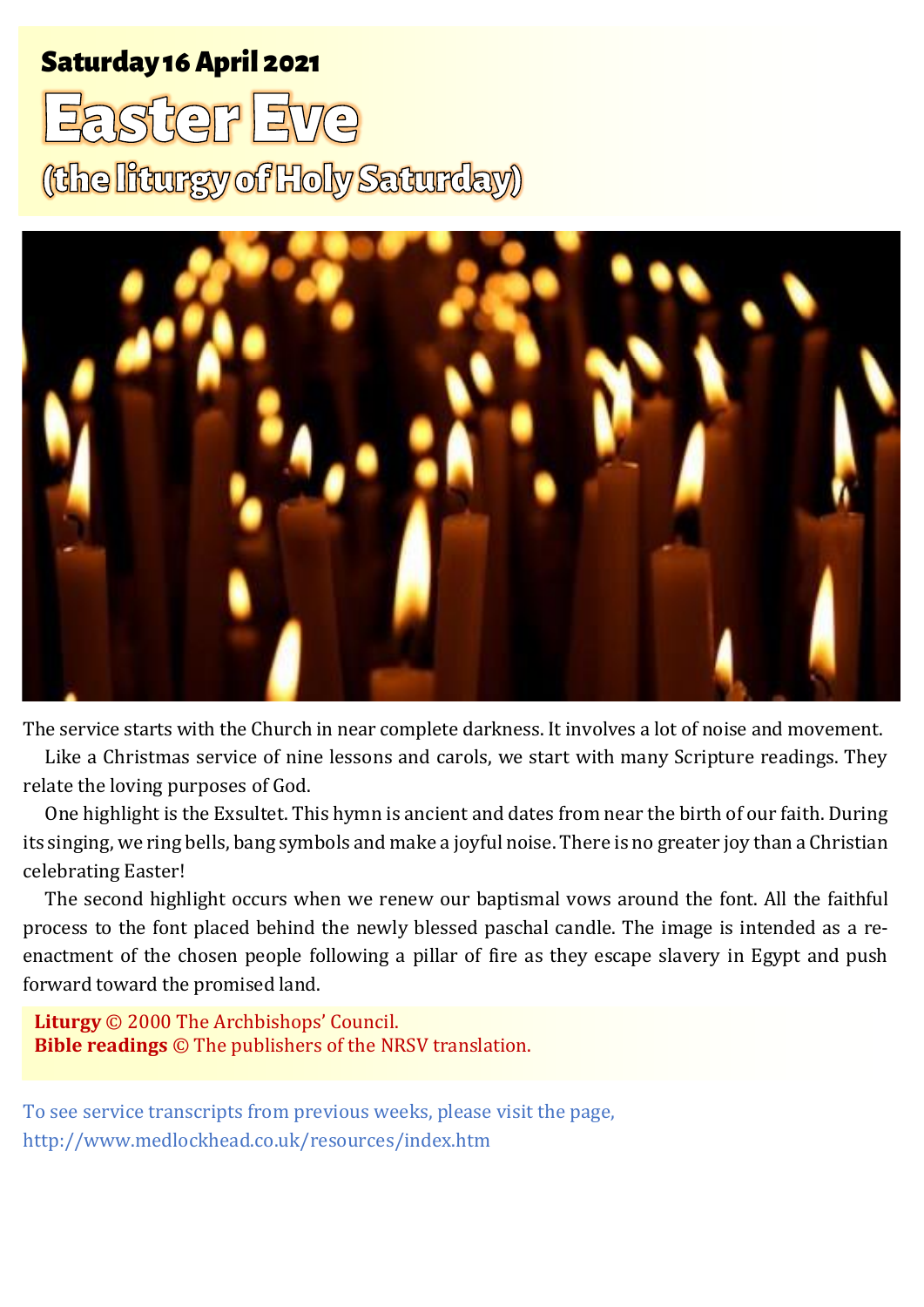#### **Introduction**

Brothers and sisters in Christ, on this most holy night, in which our Lord Jesus Christ passed over from death to life, the Church invites her children, dispersed throughout the world, to gather in prayer and vigil. For this is the Passover of the Lord, in which through word and sacrament, we share in his victory and death.

As we await the risen Christ, let us hear the record of God's saving deeds in history, recalling how he saved his people in ages past and—in the fullness of time —sent his Son to be our Redeemer; and let us pray that through this Easter celebration, God may bring to perfection in each of us the saving work he has begun.

Let us pray:

Almighty God, from the beginning of time, you have been working for the salvation of the world. By the strength of your right hand, you rescued your people from the slavery in Egypt: by the same power, set free all the peoples of the world from the bondage of their sins and make them heirs of the glories of your everlasting kingdom: through Jesus Christ our Lord.

# All **Amen**

## **Readings, psalms and prayers**

1. **Genesis 1:1–5, 26–end** in which we hear how God created the universe and everything in it.

In the beginning when God created the heavens and the earth, the earth was a formless void and darkness covered the face of the deep, while a wind from God swept over the face of the waters. Then God said, 'Let there be light'; and there was light. And God saw that the light was good; and God separated the light from the darkness. God called the light Day, and the darkness he called Night. And there was evening and there was morning, the first day. Then God said, 'Let us make humankindin our image, according to our likeness; and let them have dominion over the fish of the sea, and over the birds of the air, and over the cattle, and over all the wild animals of the earth and over every creeping thing that creeps upon the earth.'

God created humankind in his image, in the image of God he created them; male and female he created them. God blessed them, and God said to them, 'Be fruitful and multiply, and fill the earth and subdue it; and have dominion over the fish of the sea and over the birds of the air and over every living thing that moves upon the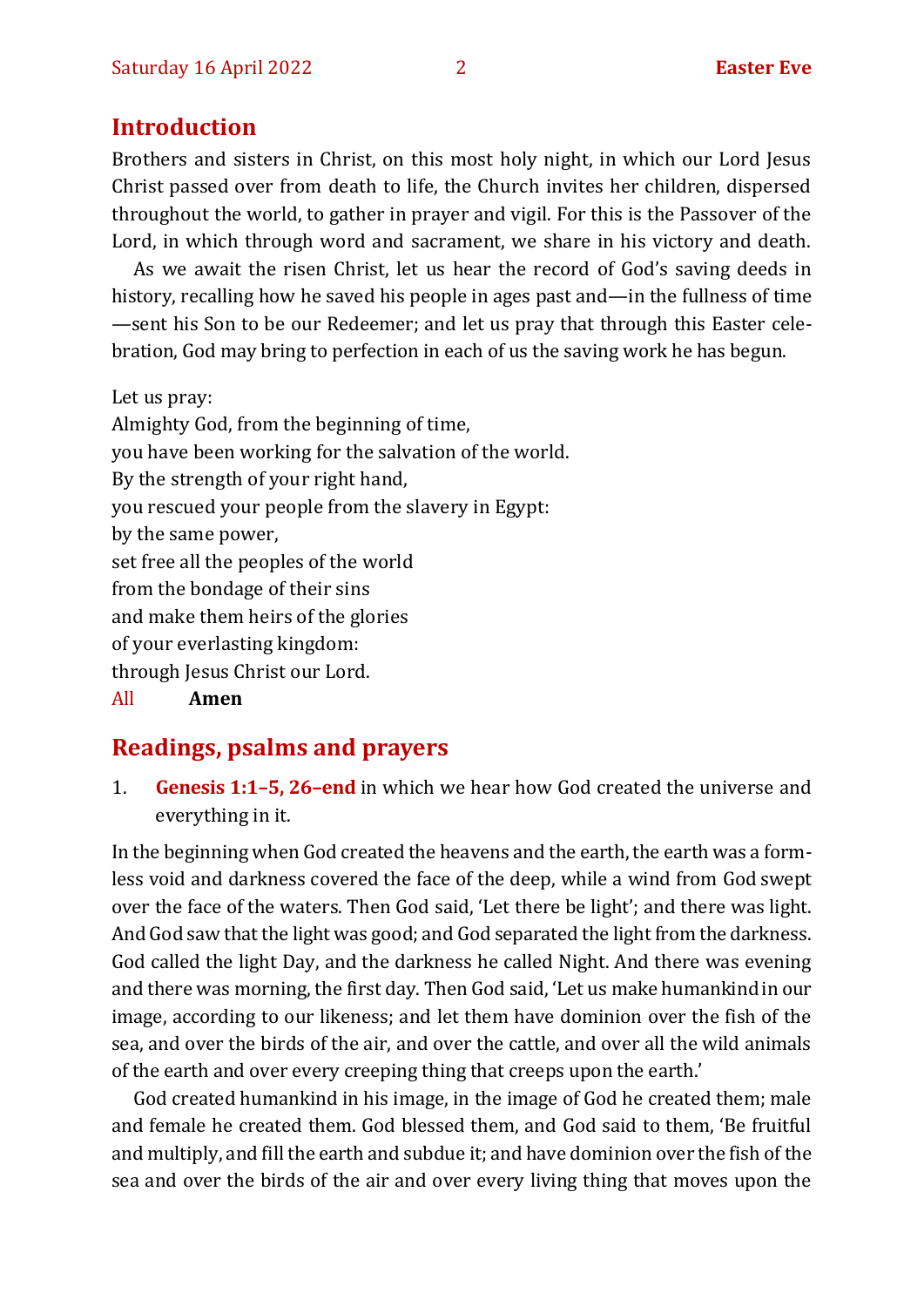earth.' God said, 'See, I have given you every plant yielding seed that is upon the face of all the earth, and every tree with seed in its fruit; you shall have them for food. And to every beast of the earth, and to every bird of the air, and to everything that creeps on the earth, everything that has the breath of life, I have given every green plant for food.' And it was so. God saw everything that he had made, and indeed, it was very good. And there was evening and there was morning, the sixth day.

#### **Psalm 33:1–9**

#### **Response The earth is filled with the loving-kindness of the Lord.**

- 1 Sing for joy in the Lord, O you righteous ones; Praise is becoming to the upright.
- 2 Give thanks to the Lord with the lyre; sing praises to him with a harp of ten strings.
- 3 Sing to him a new song; play skilfully with a shout of joy.  $\bf{R}$
- 4 For the word of the Lord is upright, and all his work is done in faithfulness.
- 5 He loves righteousness and justice; the earth is full of the loving-kindness of the Lord.  $\bf R$
- 6 By the word of the Lord the heavens were made; and by the breath of his mouth all their host.
- 7 He gathers the waters of the sea together as a heap; he lays up the deeps in storehouses. ℞
- 8 Let all the earth fear the Lord; let all the inhabitants of the world stand in awe of Him.
- 9 For he spoke, and it was done; he commanded, and it stood fast. R

#### **Prayer**

Almighty God, who wonderfully created us in your own image, and yet more wonderfully restored us through your Son Jesus Christ: grant that, as he came to share in our humanity, so we may share the life of his divinity; who is alive and reigns with you and the Holy Spirit, one God, now and forever.

All **Amen**.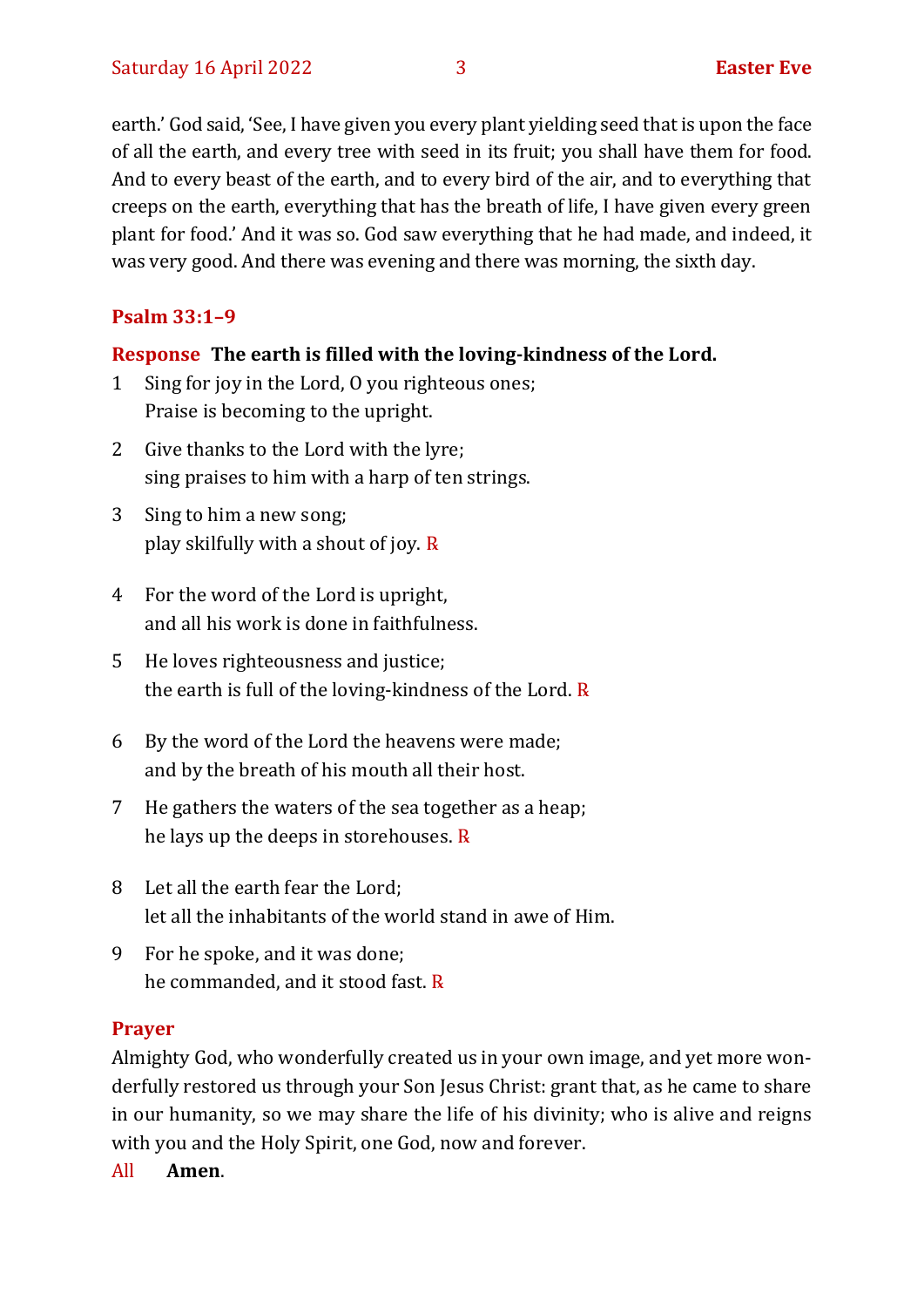**2. Exodus 14:21–15:1a** in which we hear of the rescue of the Israelites during their flight from Egypt. The story foreshadows our own deliverance through the waters of baptism.

Moses stretched out his hand over the sea. The Lord drove the sea back by a strong east wind all night and turned the sea into dry land; and the waters were divided. The Israelites went into the sea on dry ground, the waters forming a wall for them on their right and on their left. The Egyptians pursued, and went into the sea after them, all of Pharaoh's horses, chariots, and chariot drivers. At the morning watch the Lord in the pillar of fire and cloud looked down upon the Egyptian army, and threw the Egyptian army into panic.He clogged their chariot wheels so that they turned with difficulty. The Egyptians said, 'Let us flee from the Israelites, for the Lord is fighting for them against Egypt.'

Then the Lord said to Moses, 'Stretch out your hand over the sea, so that the water may come back upon the Egyptians, upon their chariots and chariot drivers.' So Moses stretched out his hand over the sea, and at dawn the sea returned to its normal depth. As the Egyptians fled before it, the Lord tossed the Egyptians into the sea. The waters returned and covered the chariots and the chariot drivers, the entire army of Pharaoh that had followed them into the sea; not one of them remained. But the Israelites walked on dry ground through the sea, the waters forming a wall for them on their right and on their left.

So the Lord saved Israel that day from the Egyptians; and Israel saw the Egyptians dead on the seashore. Israel saw the great work the Lord did against the Egyptians. The people feared the Lord and believed in the Lord and in his servant Moses.

Then Moses and the Israelites sang this song to the Lord, 'I will sing to the Lord, for he has triumphed gloriously.'

### **Canticle** Let us sing to the Lord (from Exodus 15). **Response Sing to the Lord, for he has won a glorious victory.**

- 1 Let us sing to the Lord, for he has won a glorious victory: the horse and his rider he has hurled into the sea.
- 2 The Lord is my strength and my song: he has become my salvation. **R**
- 3 He is my God and I will praise him: my father's God and I will exalt him.
- 4 The Lord fights for his people: the Lord is his name. **R**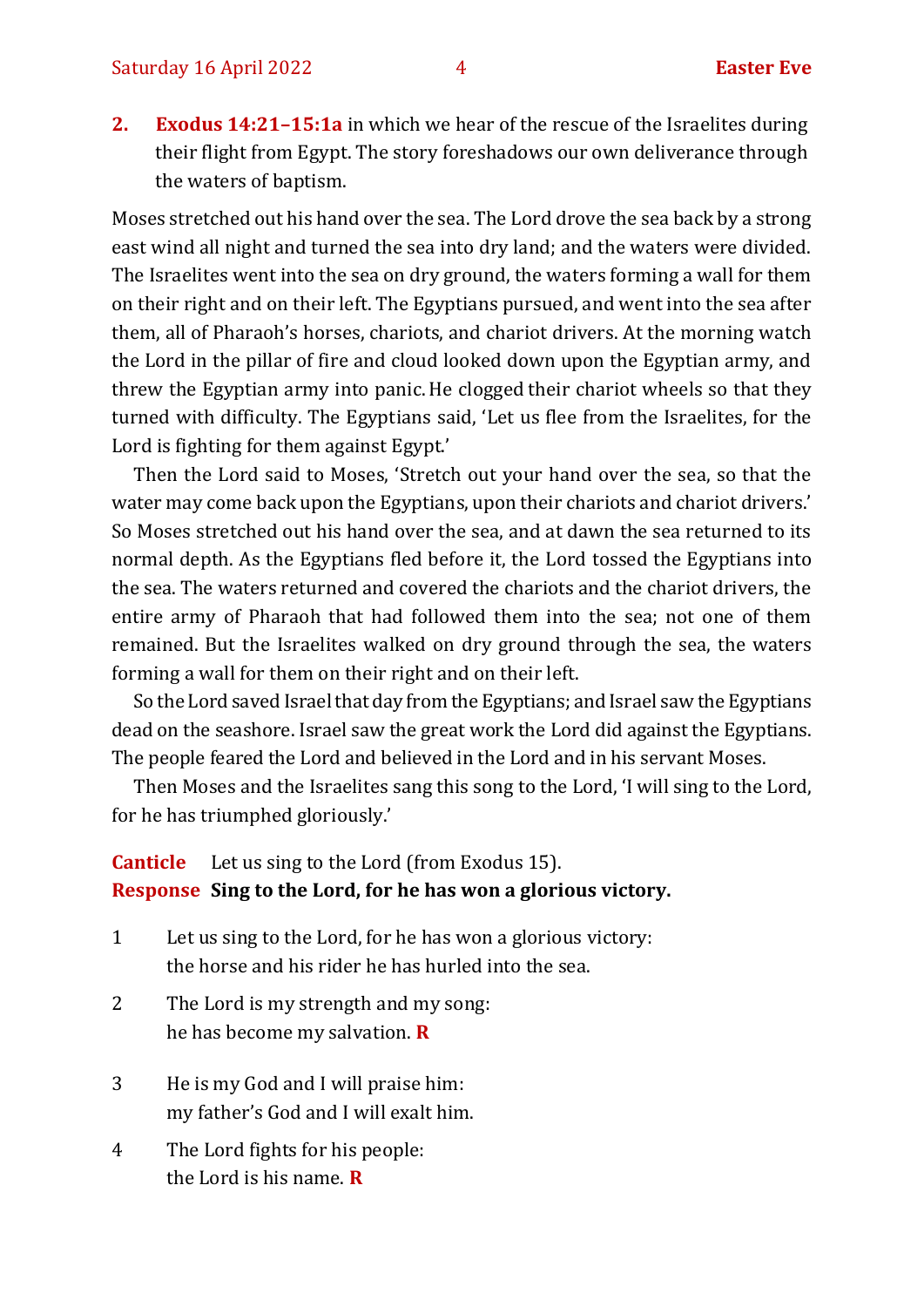- 5 Your right hand is glorious in power: your right hand, Lord, shatters the enemy.
- 6 Who is like you, Lord, majestic in holiness: who is like you, Lord, awesome in glory, working wonders? **R**
- 7 In your unfailing love: you will lead the people you have redeemed.
- 8 And by your invincible strength: you will guide them to your holy dwelling. **R**

#### **Prayer**

Lord God our redeemer, who heard the cry of your people and sent your servant Moses to lead them out of slavery: Free us from the tyranny of sin and death and, by the leading of your Spirit, bring us to our promised land; through Jesus Christ our Lord.

#### All **Amen**.

3. **Isaiah 55:2–11** in which we hear the prophet's proclamation that the Lord is near.

Why do you spend your money for that which is not bread, and your labour for that which does not satisfy? Listen carefully to me, and eat what is good, and delight yourselves in rich food. Incline your ear, and come to me; listen, so that you may live. I will make with you an everlasting covenant, my steadfast, sure love for David. See, I made him a witness to the peoples, a leader and commander for the peoples. See, you shall call nations that you do not know, and nations that do not know you shall run to you, because of the Lord your God, the Holy One of Israel, for he has glorified you. Seek the Lord while he may be found, call upon him while he is near; let the wicked forsake their way, and the unrighteous their thoughts; let them return to the Lord, that he may have mercy on them, and to our God, for he will abundantly pardon. For my thoughts are not your thoughts, nor are your ways my ways, says the Lord.

For as the heavens are higher than the earth, so are my ways higher than your ways and my thoughts than your thoughts. For as the rain and the snow come down from heaven, and do not return there until they have watered the earth, making it bring forth and sprout, giving seed to the sower and bread to the eater, so shall my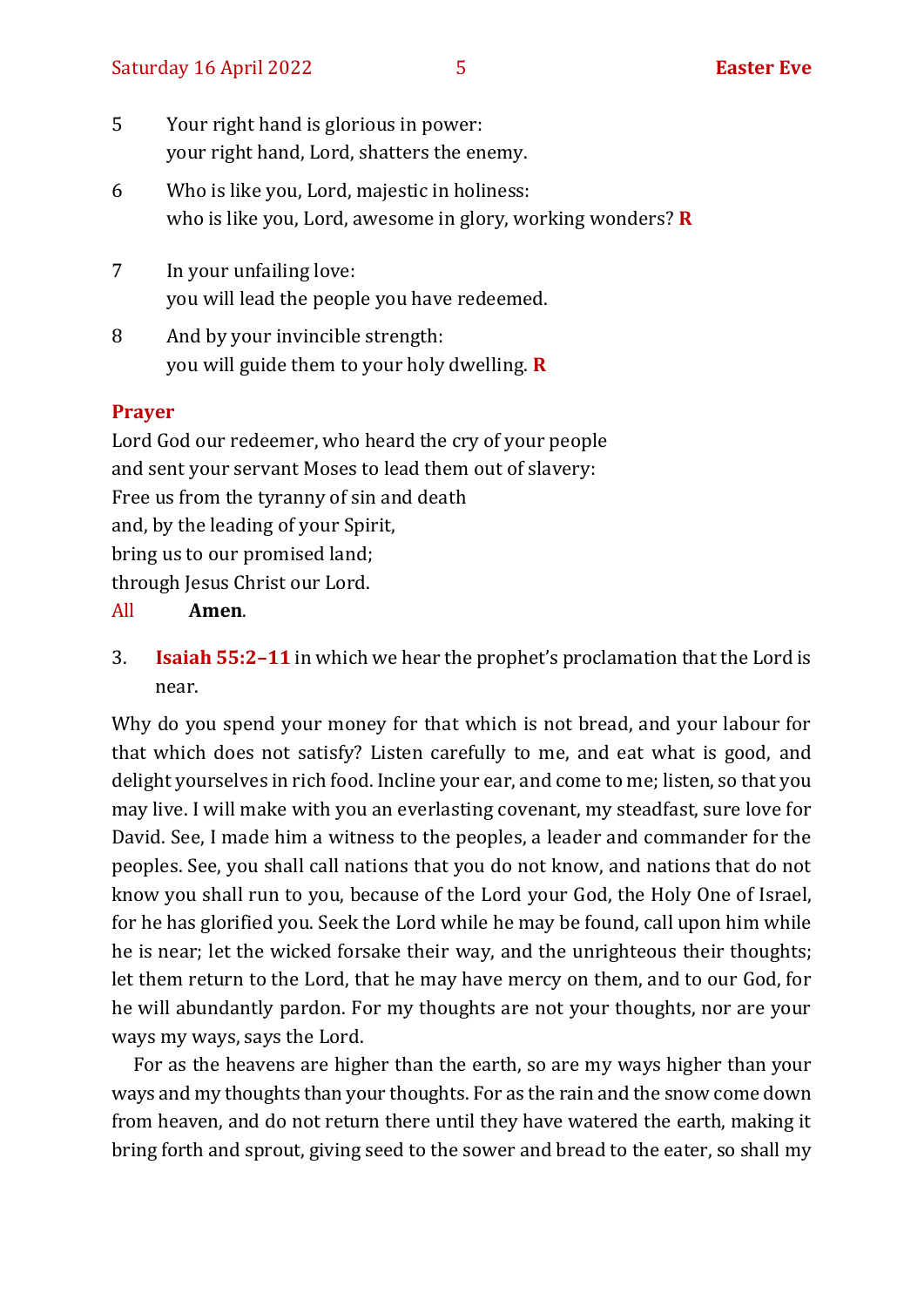word be that goes out from my mouth; it shall not return to me empty, but it shall accomplish that which I purpose, and succeed in the thing for which I sent it.

### **Canticle** I will Praise you, Lord (from Isaiah 12) **Response Sing hymns to the Lord, for he has triumphed.**

- 1 I will praise you, Lord: though you were angry with me, your anger has turned away and you have comforted me.
- 2 Surely God is my saviour: I will trust and not be afraid. **R**
- 3 The Lord is my strength and my song: he has become my salvation.
- 4 With joy you will draw water: from the wells of salvation. **R**
- 5 Give thanks and praise to the Lord: and call upon his name.
- 6 Make known among the nations what he has done: proclaim that his name is supreme. **R**
- 7 Sing hymns to the Lord for he has triumphed: let this be made known in all the world.
- 8 Shout aloud and sing for joy you people of God: for great in your midst is the Holy One of Israel. **R**

## **Prayer**

Lord of all power and might, the author and giver of all good things: increase in us true religion, nourish us in all goodness, and of your great mercy keep us in the same; through Jesus Christ our Lord.

All **Amen**.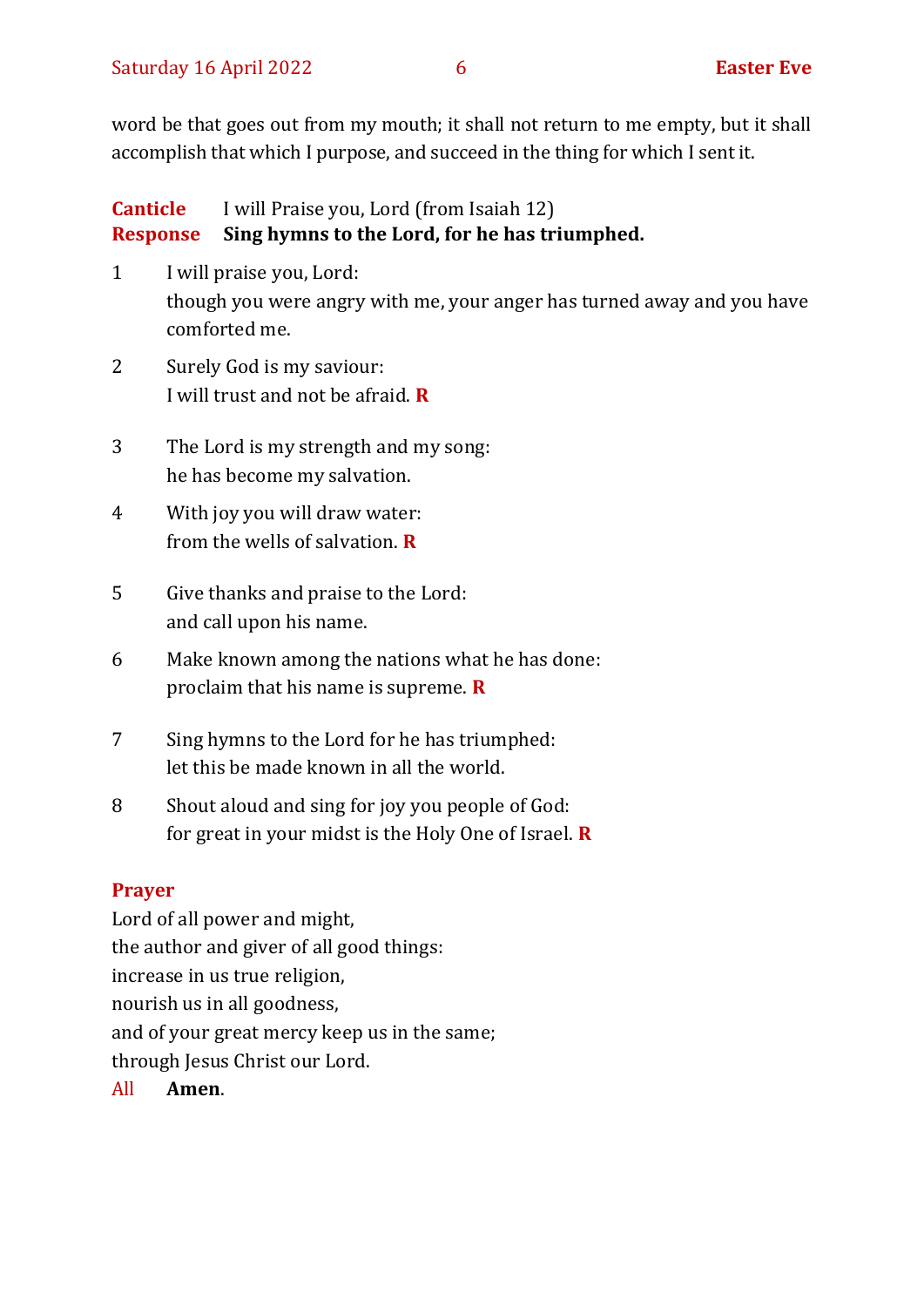4. **Romans 6:3–11** which says that in baptism we are united with Christ in his death and in his resurrection.

If we have been united with Christ in a death like his, we will certainly be united with him in a resurrection like his. We know that our old self was crucified with him so that the body of sin might be destroyed, and we might no longer be enslaved to sin. For whoever has died is freed from sin. But if we have died with Christ, we believe that we will also live with him. We know that Christ, being raised from the dead, will never die again; death no longer has dominion over him. The death he died, he died to sin, once for all; but the life he lives, he lives to God. So you also must consider yourselves dead to sin and alive to God in Christ Jesus.

#### **Psalm 114**

#### **Response Alleluia! Alleluia! Alleluia!**

- 1 When Israel went forth from Egypt, the house of Jacob from a people of a strange tongue,
- 2 Judah became his sanctuary, Israel, his dominion. **R**
- 3 The sea looked and fled; Jordan was driven back.
- 4 The mountains skipped like rams, the little hills, like young sheep. **R**
- 5 What ailed you, O sea, that you flee? O Jordan, that you were driven back?
- 6 You mountains, that you skip like rams? O little hills, like young sheep? **R**
- 7 Tremble, O earth, at the presence of the Lord, at the presence of the God of Jacob,
- 8 Who turned the hard rock into a pool of water, the flint-stone into a springing well. **R**

#### **Prayer**

Grant, Lord, that we who are baptised into the death of your Son Jesus Christ may continually put to death our evil desires and be buried with him;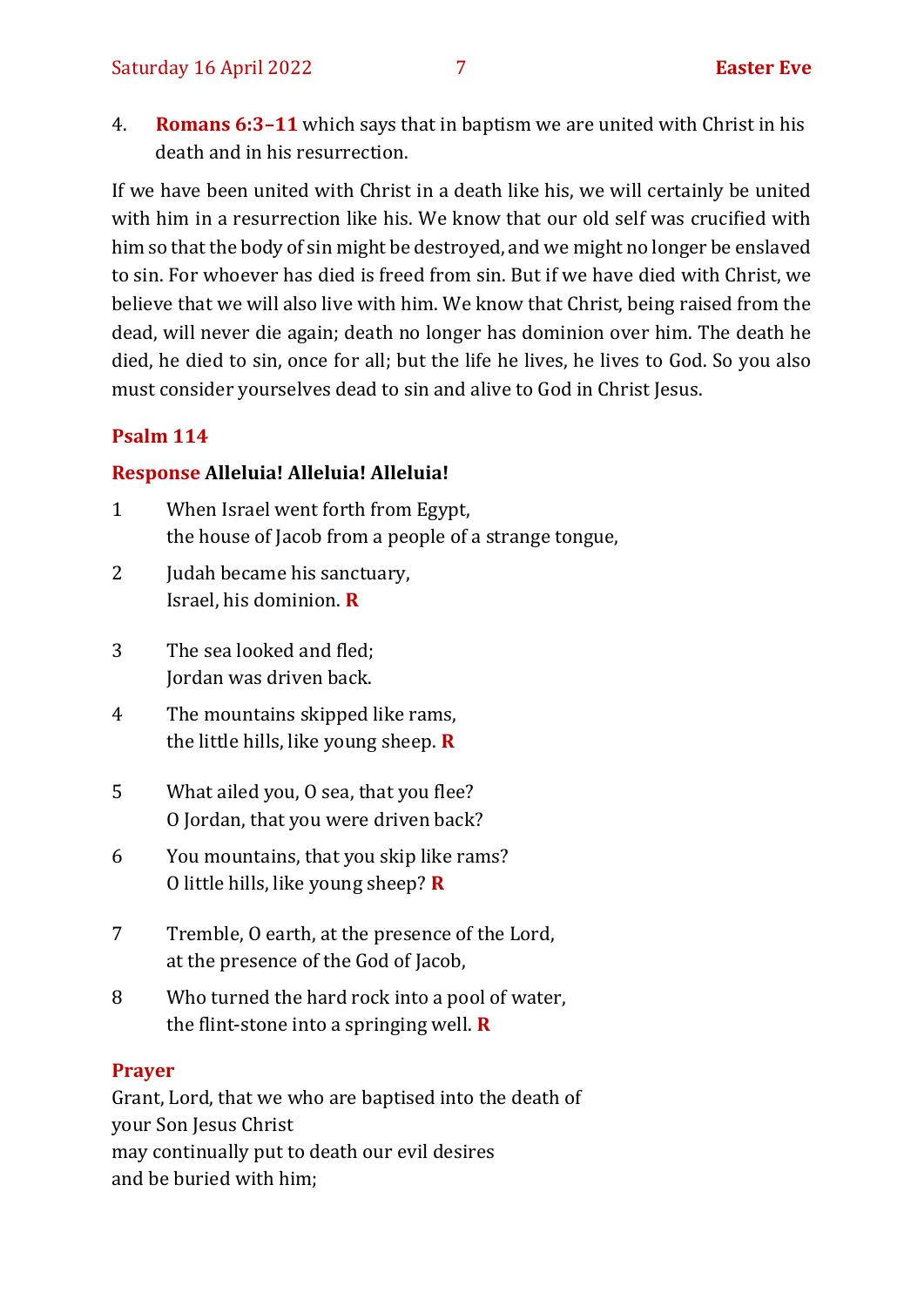and through the grave and gate of death we may pass to our joyful resurrection; through the merits of the same, your Son Jesus Christ, who died and was buried and rose again for us.

All **Amen**

# **The service of Light**

The building is in darkness, the minister and congregation walk in silence to the main entrance, one of them carrying the unlit Easter candle.

A fire is kindled, from which a taper is lit. Eternal God, who made this most holy night to shine with the brightness of your one true light: set us aflame with the fire of your love, and bring us to the radiance of your heavenly glory; through Jesus Christ our Lord.

#### All **Amen**

The paschal candle is brought to the front. The priest traces symbolic signs upon the candle:

Christ: yesterday and today the beginning and the end Alpha Omega all times belong to him and all ages to him be glory and power through every age for ever. Amen. All **Amen**.

The paschal candle is lit from the newly blessed fire.

May the light of Christ, rising in glory, dispel the darkness of our hearts and minds.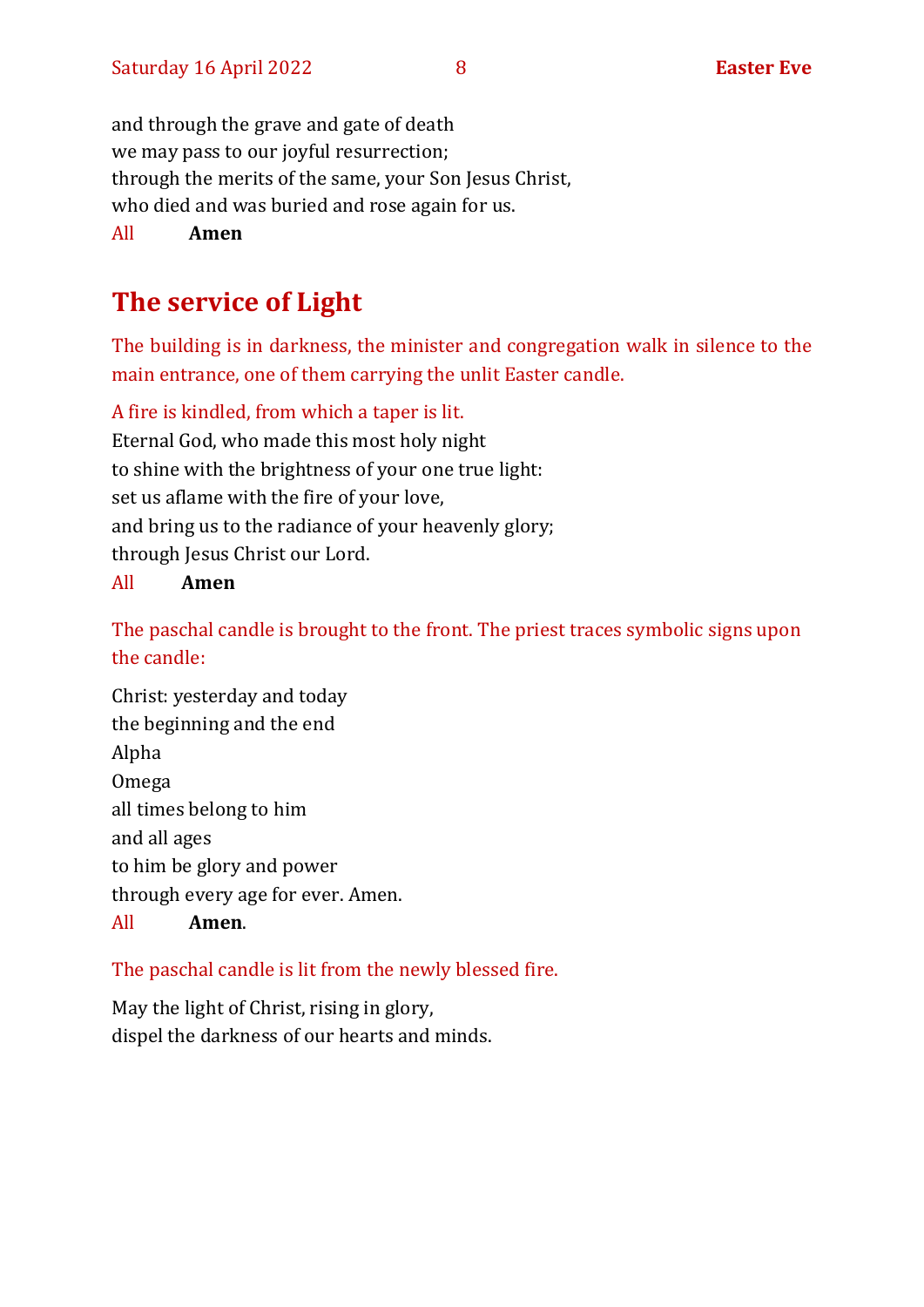#### **The solemn procession**

On the first day of the week, at early dawn, they came to the tomb, taking the spices that they had prepared. They found the stone rolled away from the tomb, but when they went in, they did not find the body. While they were perplexed about this, suddenly two men in dazzling clothes stood beside them. The women were terrified and bowed their faces to the ground, but the mensaid to them, 'Why do you look for the living among the dead? He is not here but has risen. Remember how he told you, while he was still in Galilee, that the Son of Man must be handed over to sinners, and be crucified, and on the third day rise again.' Then they remembered his words and returning from the tomb, they told all this to the eleven and to all the rest.

Now it was Mary Magdalene, Joanna, Mary the mother of James, and the other women with them who told this to the apostles. But these words seemed to them an idle tale, and they did not believe them.But Peter got up and ran to the tomb; stooping and looking in, he saw the linen cloths by themselves; then he went home, amazed at what had happened. *Luke 24:1–12* 

The minister bearing the paschal candle raises it, and says:

Christ our light

#### All **Thanks be to God**

- The procession moves further into the building, and then stops. These words are repeated often and the candles of those around are lit from it.
- The procession moves to the centre of the nave, and stops once more. The versicle and response are again repeated, and the candles of those nearby are lit.
- The Easter candle is placed on a stand in the midst of the building, and all other candles are now lit.

Alleluia! Christ is risen!

All **He is risen indeed. Alleluia.**

## **The Easter proclamation (the Exsultet)**

Rejoice, heavenly powers! Sing choirs of angels! Exult, all creation around God's throne! Jesus Christ, our King is risen! Sound the trumpet of salvation!

Rejoice, O earth, in shining splendour, radiant in the brightness of your King! Christ has conquered! Glory fills you! Darkness vanishes for ever!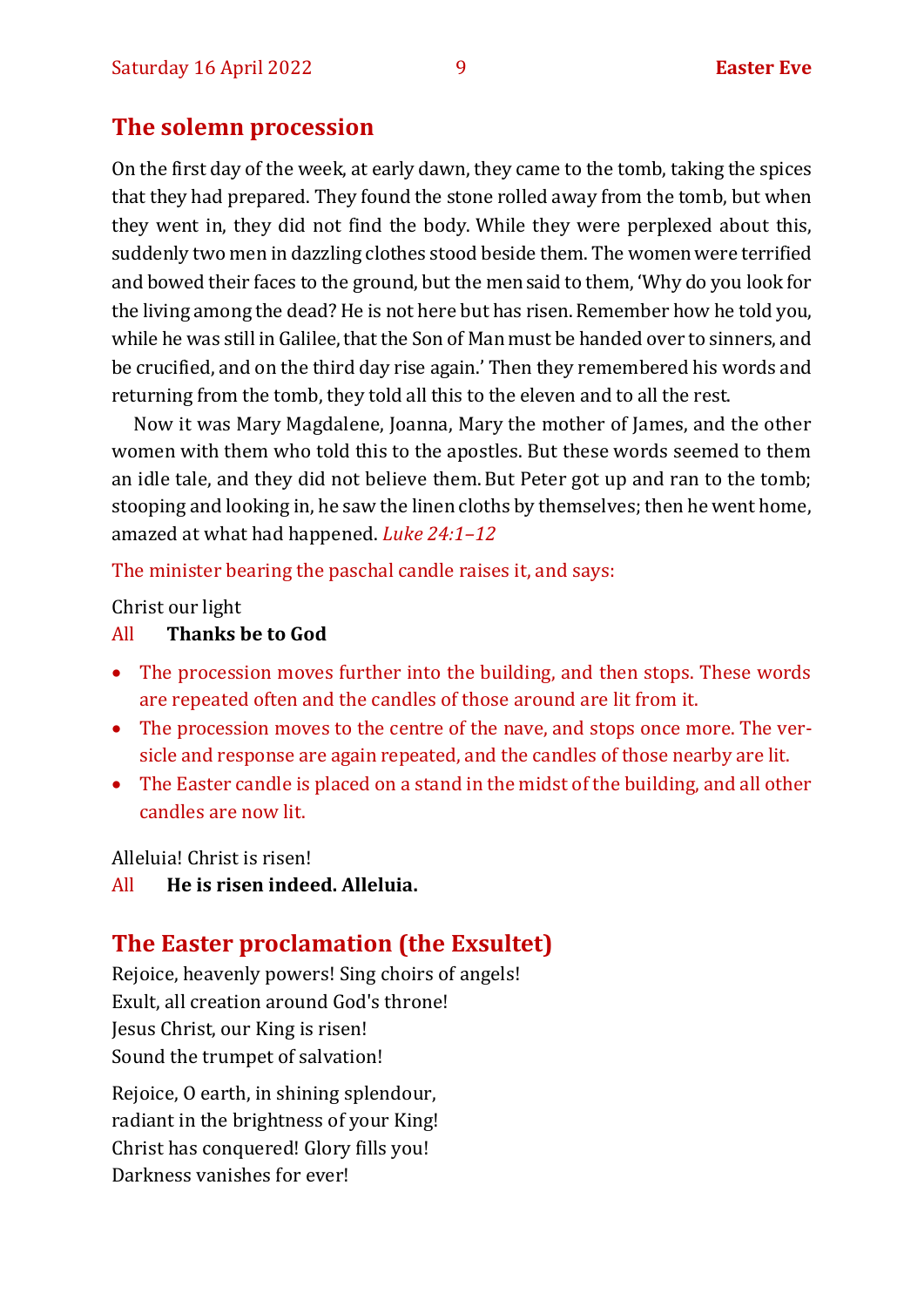Rejoice, O Mother Church! Exult in glory! The risen Saviour shines upon you! Let this place resound with joy, echoing the mighty song of all God's people!

My dearest friends, standing with me in this holy light, join me in asking God for mercy, that he may give his unworthy minister grace to sing his Easter praises.

The Lord be with you.

## All **And also with you.**

Lift up your hearts.

#### All **We lift them up unto the Lord.**

Let us give thanks and praise to the Lord.

## All **It is meet and right to give him thanks and praise.**

It is truly right that with full hearts and minds and voices we should praise the unseen God, the all-powerful Father, and his only Son, our Lord Jesus Christ.

For Christ has ransomed us with his blood and paid for us the price of Adam's sin to our eternal Father!

This is our Passover feast, when Christ, the true Lamb, is slain, whose blood consecrates the homes of all believers.

This is the night, when first you saved our fathers: you freed the people of Israel from their slavery, and led them dry-shod through the sea.

This is the night,

when the pillar of fire destroyed the darkness of sin.

This is night, when Christians everywhere, washed clean of sin and freed from all defilement, are restored to grace and grow together in holiness.

This is the night, when Jesus broke the chains of death and rose triumphant from the grave.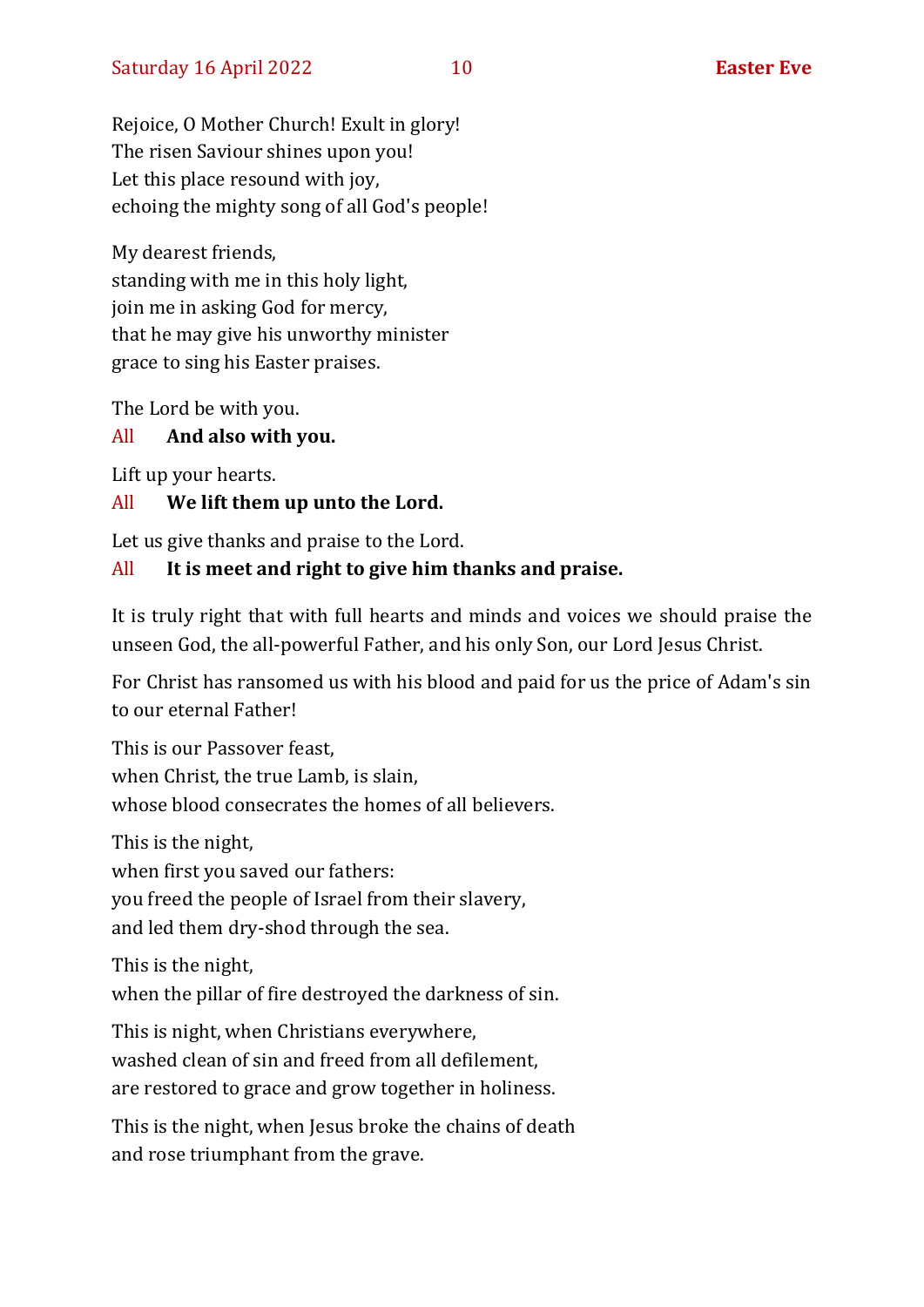What good would life have been to us, had Christ not come as our Redeemer?

Father, how wonderful your care for us! How boundless your merciful love! To ransom a slave you gave away your Son.

O happy fault, O necessary sin of Adam, which gained for us so great a Redeemer!

Most blessed of all nights, chosen by God to see Christ rising from the dead!

Of this night scripture says: 'The night will be as clear as day: it will become my light, my joy.'

The power of this holy night dispels all evil, washes guilt away, restores lost innocence, brings mourners joy; it casts out hatred, brings us peace, and humbles earthly pride.

Night truly blessed, when heaven is wedded to earth and we are reconciled to God!

Therefore, heavenly Father, in the joy of this night, receive our evening sacrifice of praise, your Church's solemn offering.

Accept this Easter candle, a flame divided but undimmed, a pillar of fire that glows to the honour of God.

Let it mingle with the lights of heaven and continue bravely burning to dispel the darkness of this night!

May the Morning Star which never sets find this flame still burning: Christ, that Morning Star,

who came back from the dead,

and shed his peaceful light on all mankind,

your Son, who lives and reigns forever and ever.

All **Amen**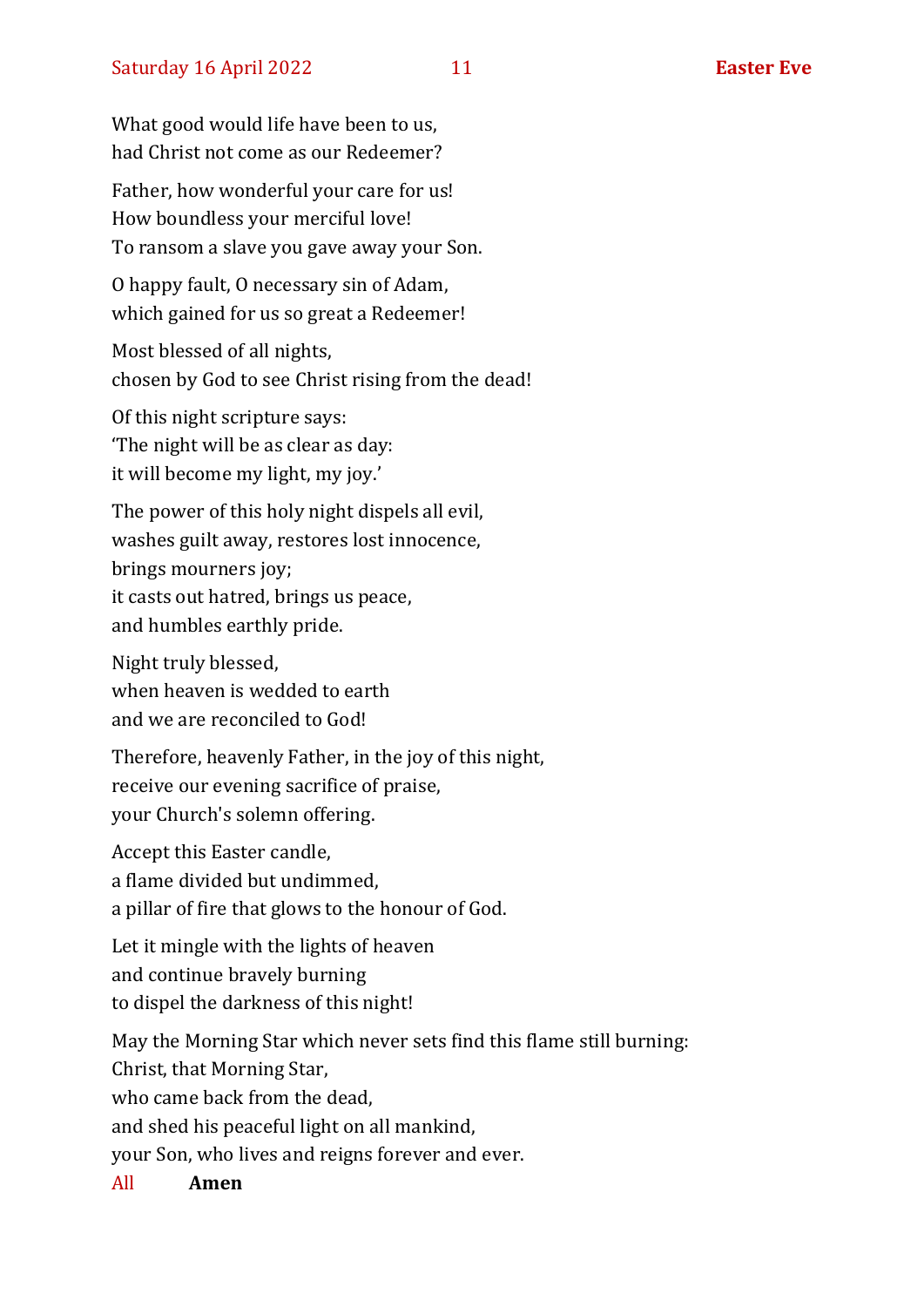# **The Gloria**

We traditionally sing this song, the first Gloria of Easter, to the accompaniment of ringing bells. This version is sung to the tune of the Ash Grove (please click **[here](https://hymnary.org/tune/ash_grove)**).

**Sing glory to God in the height of the heavens, salvation and peace to his people on earth; our King and our Saviour, our God and our Father, we worship and praise you and sing of your worth.**

**Creation unites in the power of the Spirit, in praise of the Father, through Jesus the Son. So complex, so simple, so clear, so mysterious, our God ever Three yet eternally one.**

**Lord Jesus, the Christ, only Son of the Father, the lamb who has carried our burden of shame, now seated on high in the glory of heaven, have mercy upon us who call on your name. Refrain.**

**For you, only you, we acknowledge as holy, we name you alone as our Saviour and Lord; you only, O Christ, with the Spirit exalted, are one with the Father, for ever adored. Refrain.**

# **The Collect**

Let us pray: Lord of all life and power, who through the mighty resurrection of your Son overcame the old order of sin and death to make all things new in him: grant that we, being dead to sin and alive to you in Jesus Christ, may reign with him in glory; to whom with you and the Holy Spirit be praise and honour, glory and might, now and in all eternity.

All **Amen**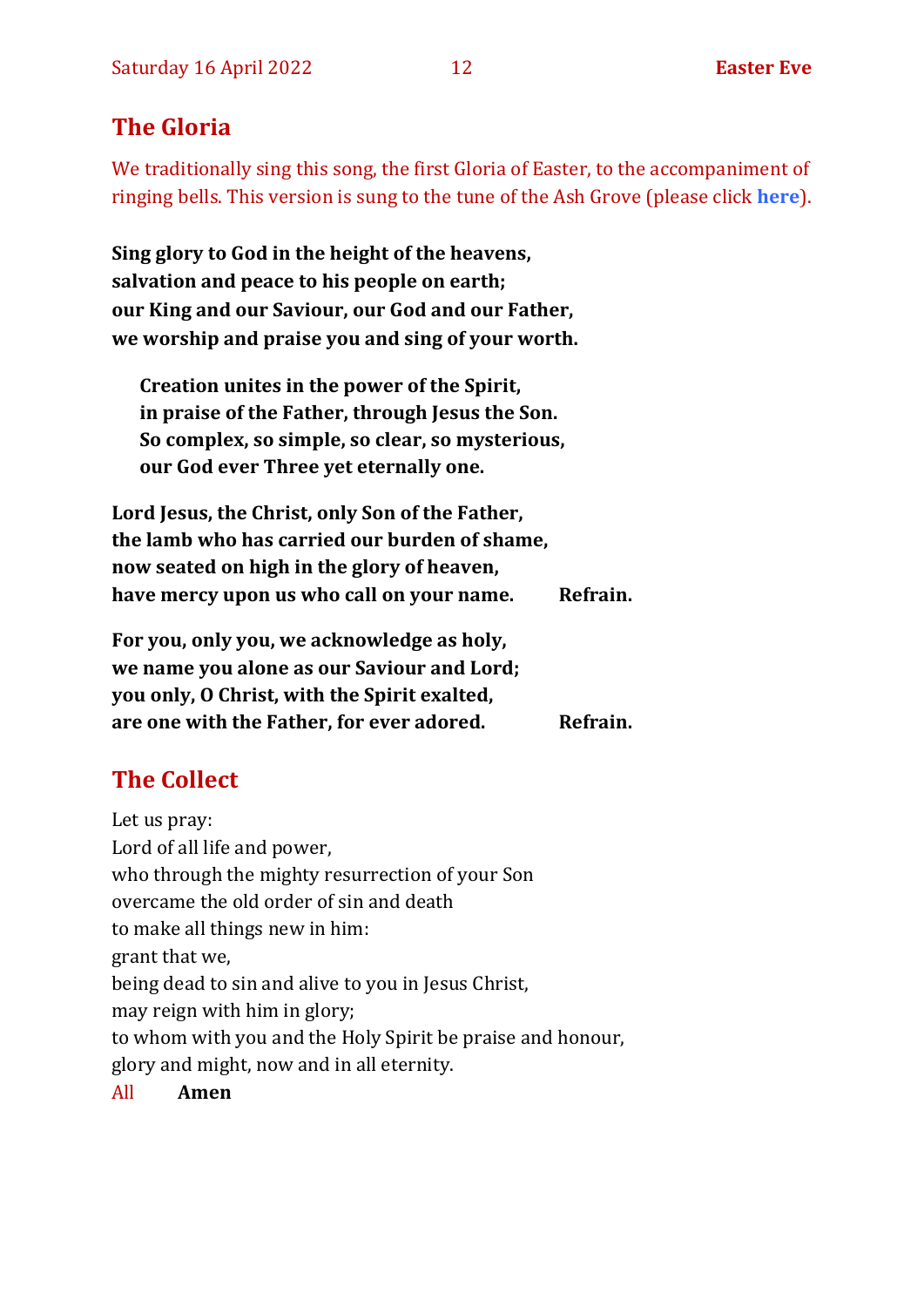# **The renewal of baptismal vows**

All follow the paschal candle as it is taken in procession to the font.

As we celebrate the resurrection of our Lord Jesus Christ from the dead, we remember that through the paschal mystery we have died and been buried with him in baptism, so that we may rise with him to a new life within the family of his Church. Now that we have completed our observance of Lent, we renew the promises made at our baptism, affirming our allegiance to Christ and our rejection of all that is evil.

Therefore I ask these questions:

Do you turn to Christ?

#### All **I turn to Christ.**

Do you repent of your sins?

#### All **I repent of my sins**

Do you renounce evil?

#### All **I renounce evil**

And now I ask you to make the profession of Christian faith into which you were baptised, and into which you live and grow:

Do you believe and trust in God the Father, who made the world?

#### All **I believe and trust in him.**

Do you believe and trust in his Son, Jesus Christ, who redeemed the world?

## All **I believe and trust in him.**

Do you believe and trust in his Holy Spirit, who gives life to the people of God?

## All **I believe and trust in him.**

This is the faith of the Church

All **This is our faith: we believe and trust in one God, Father, Son and Holy Spirit.**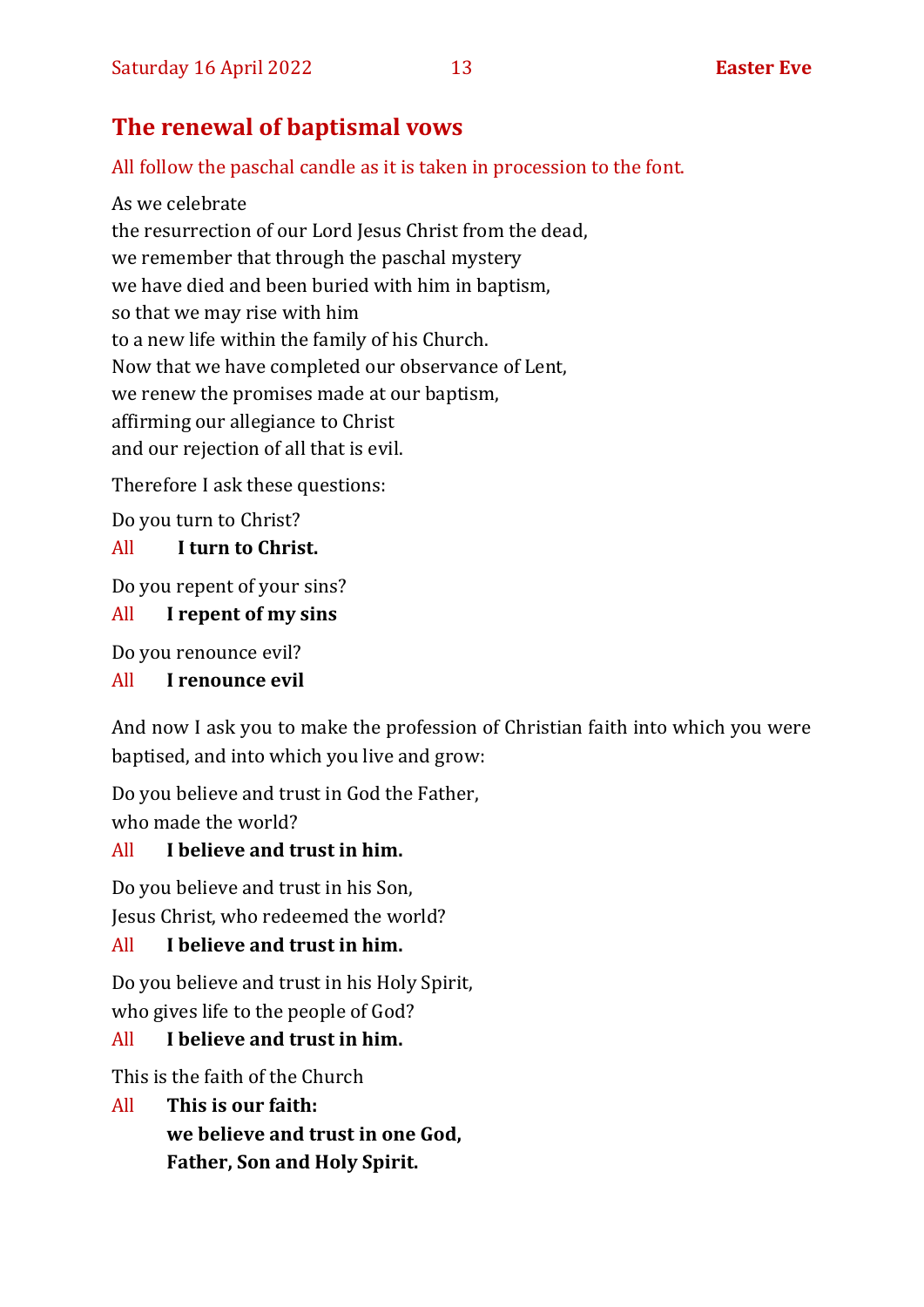Almighty God, we thank you for our fellowship in the household of faith with all those who have been baptised in your name. Keep us faithful to our baptism, and so make us ready for that day when the whole creation shall be perfect in your Son, our Saviour Jesus Christ.

All **Amen.**

## **Intercessions**

Father, we praise you for the resurrection of your Son Jesus Christ from the dead: shed his glorious light on all Christian people that we may live as those who believe in the triumph of the cross.

Lord hear us.

#### All **Lord graciously hear us.**

We pray for those who, at this season, are receiving in baptism your Son's new life by water and the Spirit:

dying with Christ, may they know the power of his resurrection.

Lord hear us.

#### All **Lord graciously hear us.**

We pray for all we know and love, both near and far: may their eyes be opened to see the glory of the risen Lord.

Lord hear us.

## All **Lord graciously hear us.**

We pray for those who suffer pain and anguish:

grant to them the faith to reach out toward the healing wounds of Christ and be filled with his peace.

Lord hear us.

## All **Lord graciously hear us.**

We remember before you all who have died in the hope of the resurrection: unite them in your undying love.

Lord hear us.

## All **Lord graciously hear us.**

Join our voices, Lord we pray, to the songs of all your saints in proclaiming that you give us victory through Jesus Christ, our Lord.

#### All **Amen.**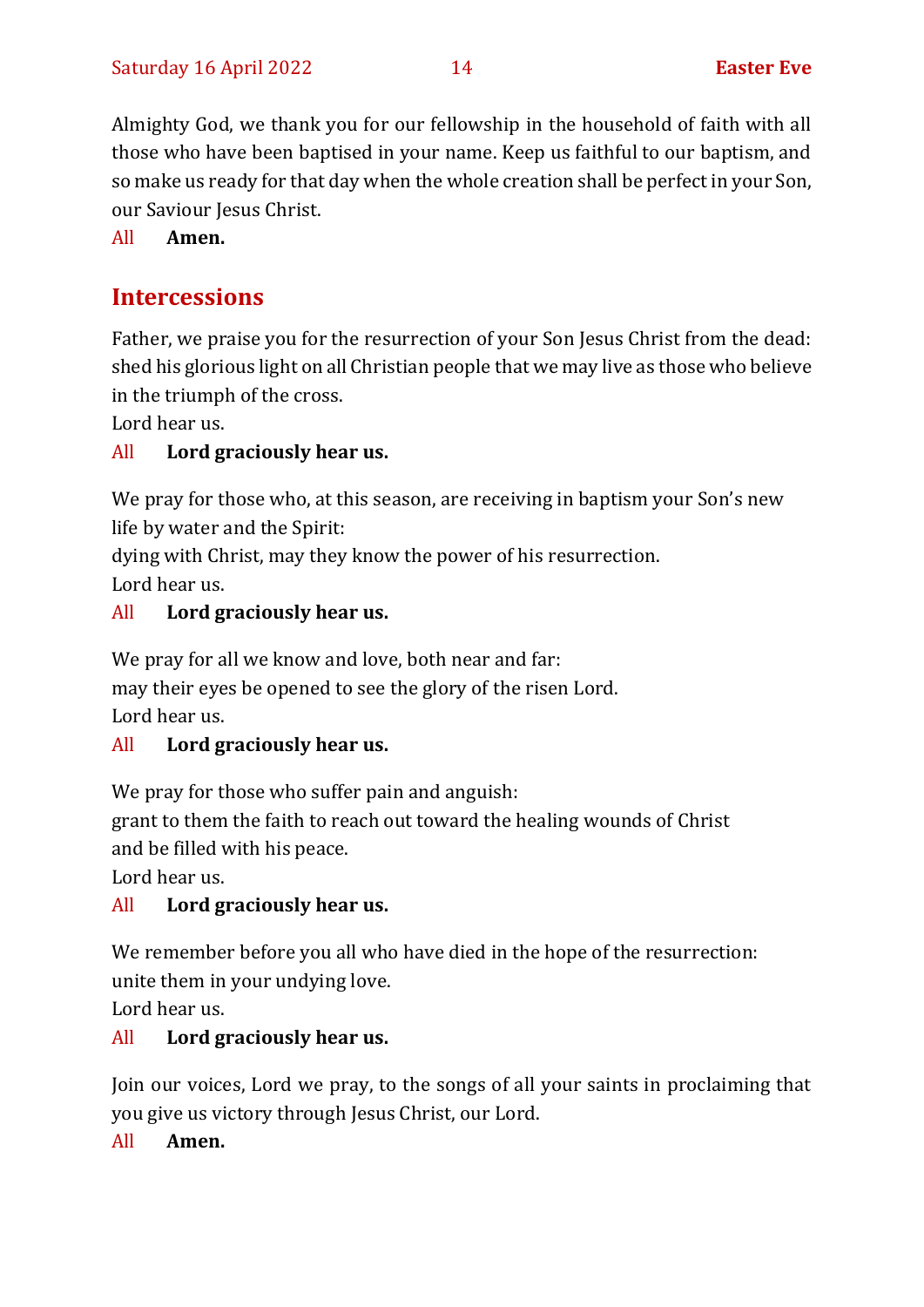## **The peace**

The risen Christ came and stood among his disciples and said, 'Peace be with you.' Then were they glad when they saw the Lord. The peace of the risen Christ be with you. Alleluia! Alleluia!

### All **Peace be with you. Alleluia! Alleluia!**

We offer one another a sign of peace.

We greet each other with the words,

The Lord is risen.

All **He is risen indeed.** 

# **Litany of thanksgiving for the resurrection**

Let us bless the Father, the Son, and the Holy Spirit.

Let us praise and exult him for ever.

- All **Blessing and honour and glory and power be to him who sits upon the throne and to the Lamb for ever and ever.**
- All **Great and marvellous are your works, Lord God Almighty; just and true are your ways, King of saints; all glorious are your gifts, Spirit of life.**
- All **Blessing and glory and wisdom and thanksgiving and honour and power and might be to our God for ever and ever. Amen.**

O Give thanks to the Lord for he is gracious;

All **for his mercy endures for ever.** 

He has loved us from all eternity;

All **for his mercy endures for ever.** 

And remembered us when we were in trouble;

All **for his mercy endures for ever.** 

For us, his people, and our salvation he came down from heaven;

#### All **for his mercy endures for ever.**

He became incarnate of the Virgin Mary by the power of the Holy Spirit, and was made man;

All **for his mercy endures for ever.**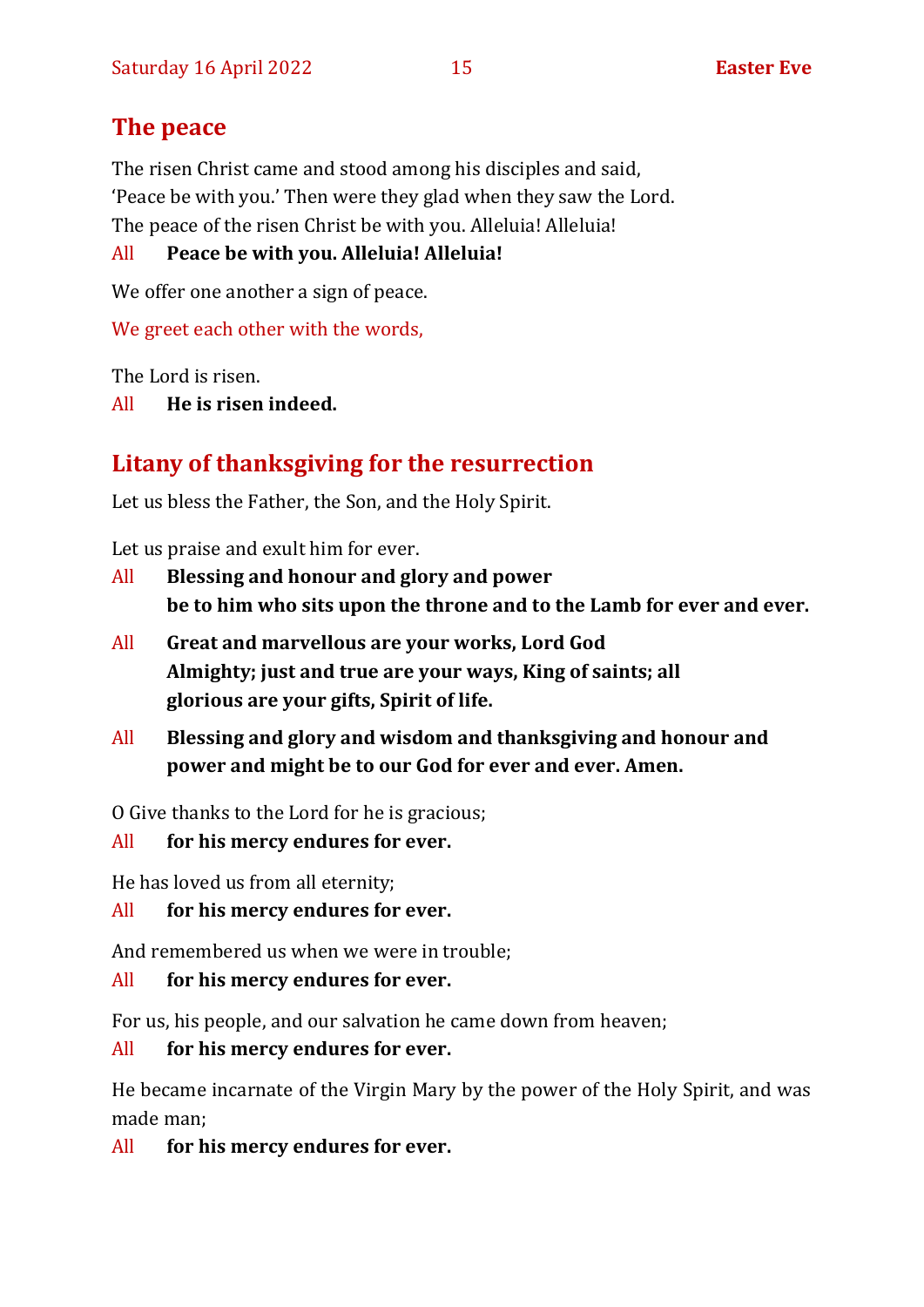By his cross and passion he has redeemed the world;

### All **for his mercy endures for ever.**

And has washed us from our sins in his own blood;

#### All **for his mercy endures for ever.**

On the third day he rose again;

### All **for his mercy endures for ever.**

And has given us the victory;

## All **for his mercy endures for ever.**

He ascended into heaven;

All **for his mercy endures for ever.** 

And opened wide for us the everlasting doors;

## All **for his mercy endures for ever.**

He is seated at the right hand of the Father;

## All **for his mercy endures for ever.**

And ever lives to make intercessions for us;

## All **for his mercy endures for ever.**

All **Glory be to the Father, and to the Son, and to the Holy Spirit; as it was in the beginning, is now, and ever shall be. Amen.**

For the gift of the Spirit,

## All **blessed be Christ.**

For the world-wide Church,

## All **blessed be Christ.**

For the means of grace;

## All **blessed be Christ.**

For the triumphs of his gospel,

## All **blessed be Christ.**

For the lives of his saints,

## All **blessed be Christ.**

In joy and in sorrow,

All **blessed be Christ.**